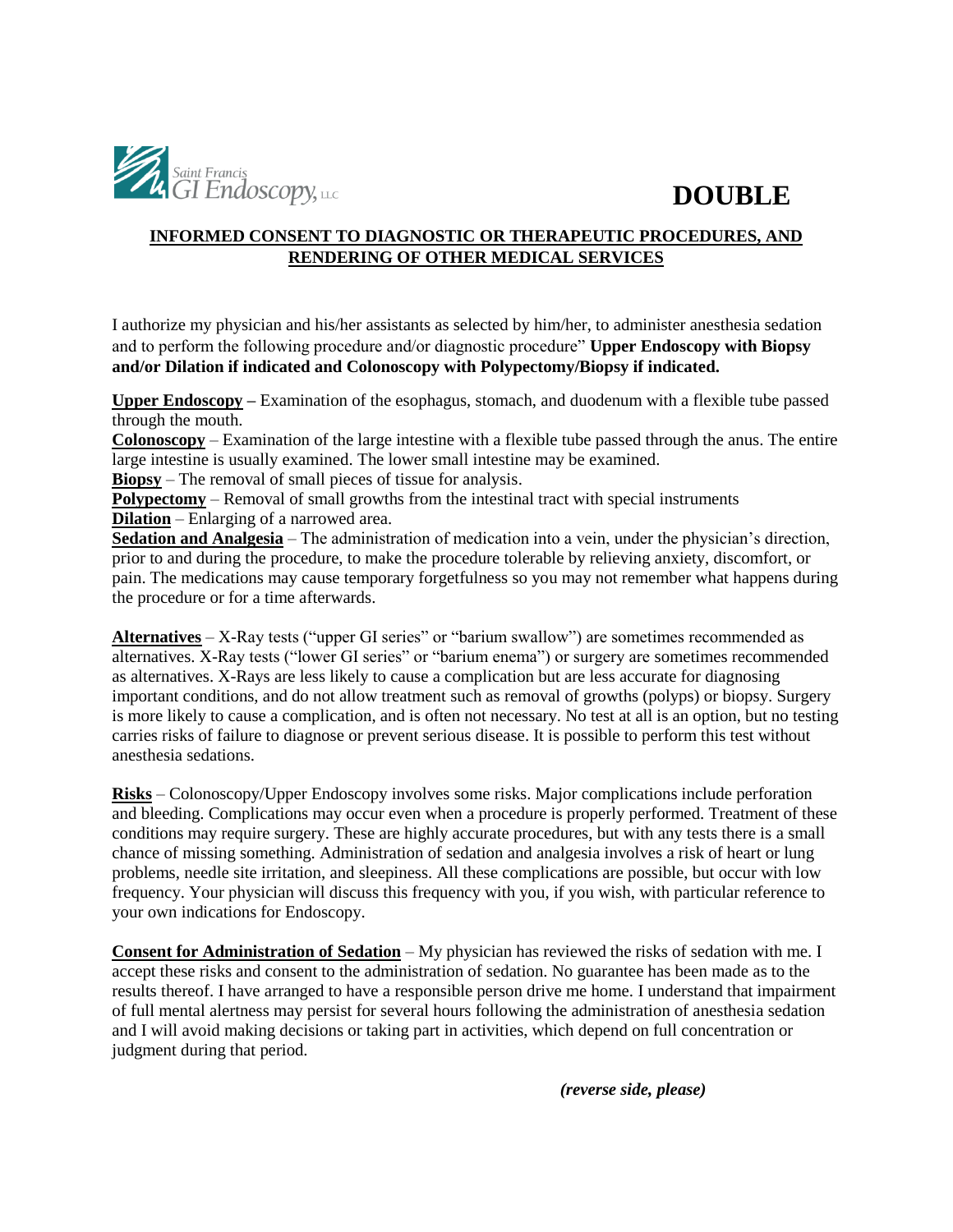**Consent to Resuscitation** – I understand that even though the physicians and staff of Saint Francis GI Endoscopy, LLC respect my right to participate in decisions regarding my health care, the policy of Saint Francis Endoscopy, LLC is that all patients undergoing procedures will be considered eligible for life sustaining emergency treatments. The signed consent implies permission for resuscitation and transfer to a higher level of care.

**Consent for Transfer/Disposal** – I authorize the pathologist to use his/her discretion in the disposal of any tissue or growths removed during the procedure described above.

**Consent for Photography** – I consent to photograph of the procedure for medical, scientific, or educational purposes, provided my identity is not revealed by the pictures or descriptive text accompanying them.

**Discharge Instructions** –The discharge instructions have been reviewed with me and I understand them. I will receive a copy to take home with me when I am discharged.

**PATIENT: I have had sufficient opportunity to discuss my condition and treatment with my doctor. All of my questions have been answered to my satisfaction.** 

**PHYSICIAN: I have informed the patient, answered their questions and obtained consent to the procedure listed above.** 

*<Signature Doctor> <Signature Patient>*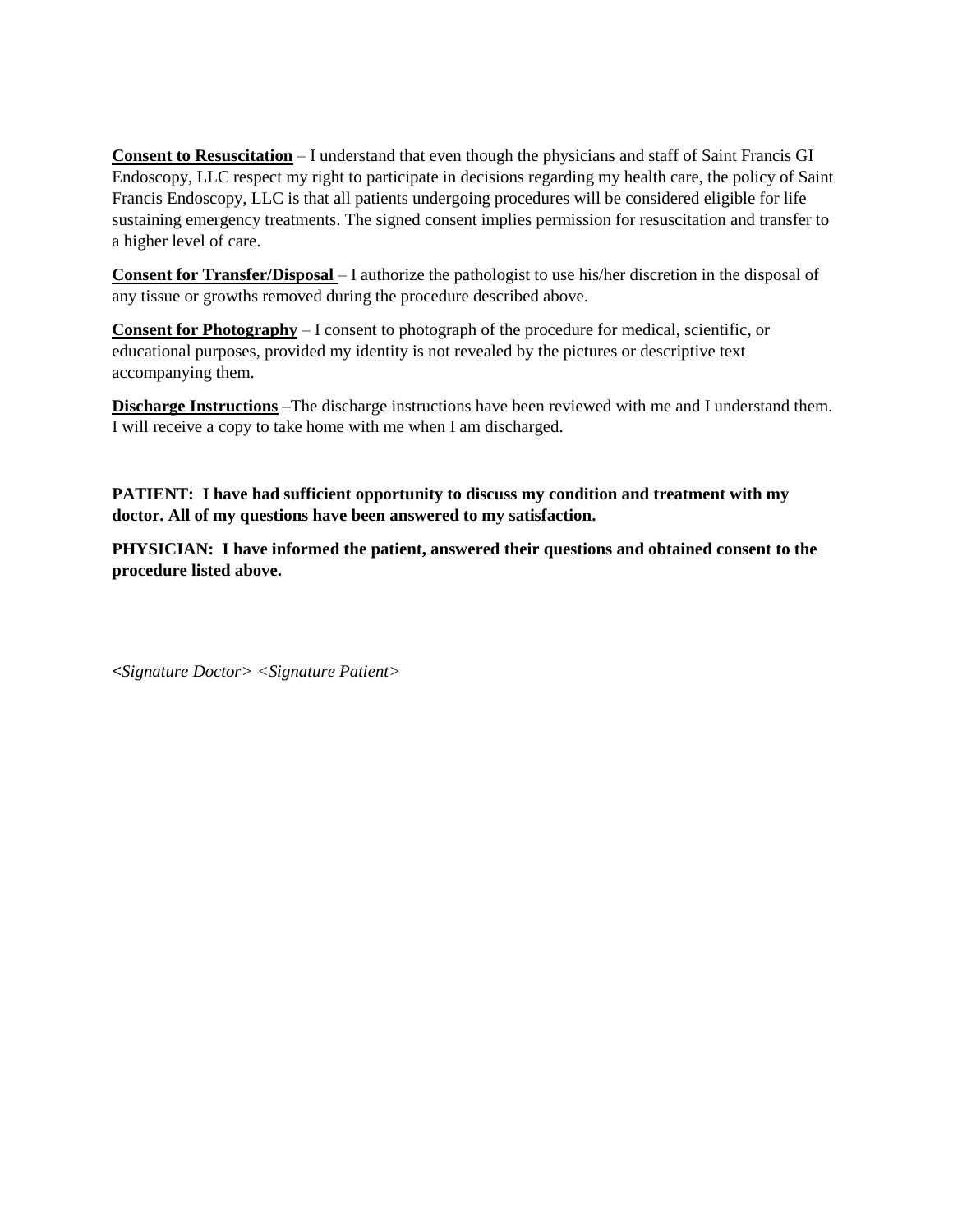

## **DOUBLE**

#### **INSTRUCTIONS FOR AFTER EGD/COLONOSCOPY**

- 1. You will be able to resume your usual diet today. We will offer you something to eat and drink before you leave.
- 2. Do not drive, drink alcohol, operate machinery, make critical decisions, or do activities that require coordination or balance for the remainder of the day.
- 3. Rest at home today. Light activity is permitted. Resume all your usual activities tomorrow. The medications you received may cause temporary forgetfulness so you may not remember what happens during the procedure or for a time afterwards.
- 4. Because air was put into your stomach during the procedure, you may experience some belching.
- 5. Because air was put into your colon during the procedure, expelling large amounts of air through your rectum is normal. If you experience the discomfort of gas, lie on your left side with a heating pad or hot water bottle on your stomach to relieve it.
- 6. You may not have a normal bowel movement for 1-3 days because of the prep. Some people experience loose stools initially, some return to their normal routine, and some people do not have a bowel movement for 3 days. This is not considered abnormal.
- 7. **YOU MAY RESUME YOUR USUAL MEDICATIONS.** If we want you to refrain from taking aspirin, ibuprofen, Plavix, Coumadin, etc., it will be indicated here. We will also tell you when you can resume these medications. **IT IS OKAY TO TAKE TYLENOL.**
- 8. Call your doctor's office in 1 week for lab results if biopsies were taken or polyp(s) removed.

### **CALL YOUR DOCTOR AT ANY TIME IF YOU EXPERIENCE ANY OF THE FOLLOWING:**

- **A. Chills and/or fever over 100 degrees by mouth**
- **B. Persistent nausea or vomiting**
- **C. Severe abdominal pain that lasts longer than a day**
- **D. Pain, redness or swelling at the site where your IV was placed that is not improving with warm compresses applied (4) four times a day for (2) two days**
- **E. Black, tarry stools**
- **F. Any rectal bleeding (exceeding one tablespoon). Spots of blood are okay**
- **G. Chest pain is not associated with this procedure. If you are having chest pain, treat it like a heart problem and seek immediate medical attention. Call 911**

If you have any questions on the above instructions, call us at (860)683-9991, ext. 106 Monday through Friday 7:00AM – 4:00PM and ask for an Endoscopy nurse. If we are not in, please call your physician.

**PATIENT: I have been verbally instructed in the discharge care and understand these instructions. I have been told I will receive a copy of these instructions along with the findings of the examination when I am discharged.** 

**NURSE/TECH: I have reviewed the above instructions with the patient. He/she demonstrates satisfactory understanding of them.** 

*<Signature Nurse> <Signature Patient>*